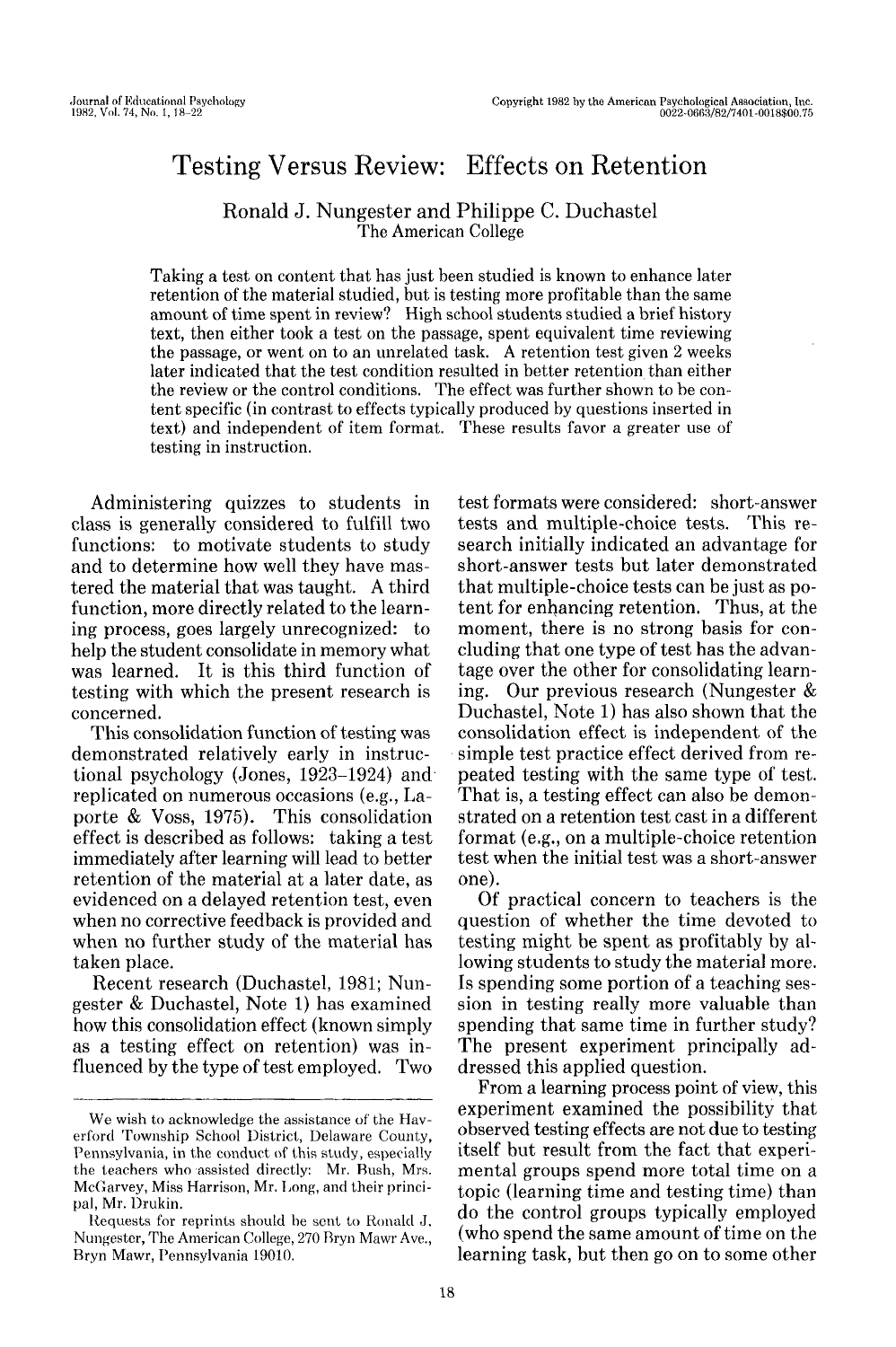task used as a filler task, such as completing a study habits inventory or the like). This argument is called the total-time hypothesis and has been invoked in the connex area of research on adjunct aids as a competing explanation for the results obtained in many experimental situations such as these (Faw & Waller, 1976). The total-time hypothesis thus vies with the consolidation hypothesis as an explanation for the effects of testing on later retention. The design of the present study allowed these two hypotheses to confront one another and thus offered a serious test of the consolidation hypothesis.

Three groups of students studied a brief history text, after which the first group was tested on the passage, the second group was allowed further study of the text for an equivalent amount of time, and the third group was directed to an unrelated (filler) task. A retention test on the passage was administered to all students 2 weeks later. It was expected that performance on this retention test would be strongest for the group initially tested following learning, next strongest for the group allowed further study, and weakest for the filler task group.

A further refinement in the design (described in the next section) permitted a replication of our previous findings with respect to test format, as well as an examination of how the testing of some content might affect the later retention of other, initially untested, content. The primary aim of the experiment, however, was to contrast testing with further studying, as indicated above.

#### Method

## *Subjects*

The students participating in the experiment were 97 senior students from a middle-class suburban high school. They participated in the experiment as part of their regular school program. The students were randomly assigned to the three conditions in the study.

#### *Materials*

The learning passage employed in this study was the same one that was employed in the previous two studies by the authors. It consisted of a 1,700-word passage entitled "The Victorian Era," which contained 12 topical paragraphs describing events in British history

(1837-1901 period). The passage had been adapted from other sources by one of the present authors so that it could be easily understood by high school students. The passage is more fully described by Duchastel (1981).

# *Design and Procedure*

The experiment involved two experimental groups and one control group. The first group, the test group, studied the passage for 15 minutes, then took an immediate test on its contents (initial test). No feedback was provided. The second group studied the passage for 15 minutes, then spent additional time reviewing the passage. This group was labeled the review group. The control group studied the passage for 15 minutes, then completed a learning process questionnaire that served as a filler task. This filler task simply served to occupy the students in this group while the other students were either completing the initial test or reviewing the passage. The time allocated for either treatment (test or review) or for the filler task was 5 minutes.

Two weeks later, all students were administered a retention test on the contents of the materials.

The history passage used in the experiment was collected after the students had initially studied it and was therefore not available to the students during the interval between the two experimental sessions. Their teachers were furthermore asked not to discuss this part of history with them until after the retention test. A questionnaire administered to the students at the conclusion of the experiment inquired about any discussion of the text with friends during the 2-week interval.

The teachers were aware of an eventual retention test, but the students themselves were not told of such a test. To provide some apparent conclusion to the experiment at the end of the first session, the students were administered a brief elaborative processing inventory, developed by Schmeck, Hibich, and Ramanaiah (1977). Bringing closure to the initial session in this way was especially important for the review and control groups, since they were not tested on the content of the passage during this session.

# *Tests*

The initial test, which was administered to the students in the test group only, contained 12 questions that selectively sampled the contents of the passage. Every odd-numbered question was in a multiple-choice format (e.g., "What nationality was Prince Albert? a) German; b) Russian; c) Hungarian."); and every even-numbered question was in a short-answer format (e.g., "In which part of the world was the Crimean War? part of the world was the Crimean War?  $\_\_$ Each of the 12 questions corresponded to one of the 12 topics in the passage.

The retention test, which was administered 2 weeks later to all students in the study, contained 24 questions (two questions per topic). For the test group, half of these questions were old questions that required recall or recognition of the same information as requested on the initial test. The other half of the questions were new questions for this group. For the review and con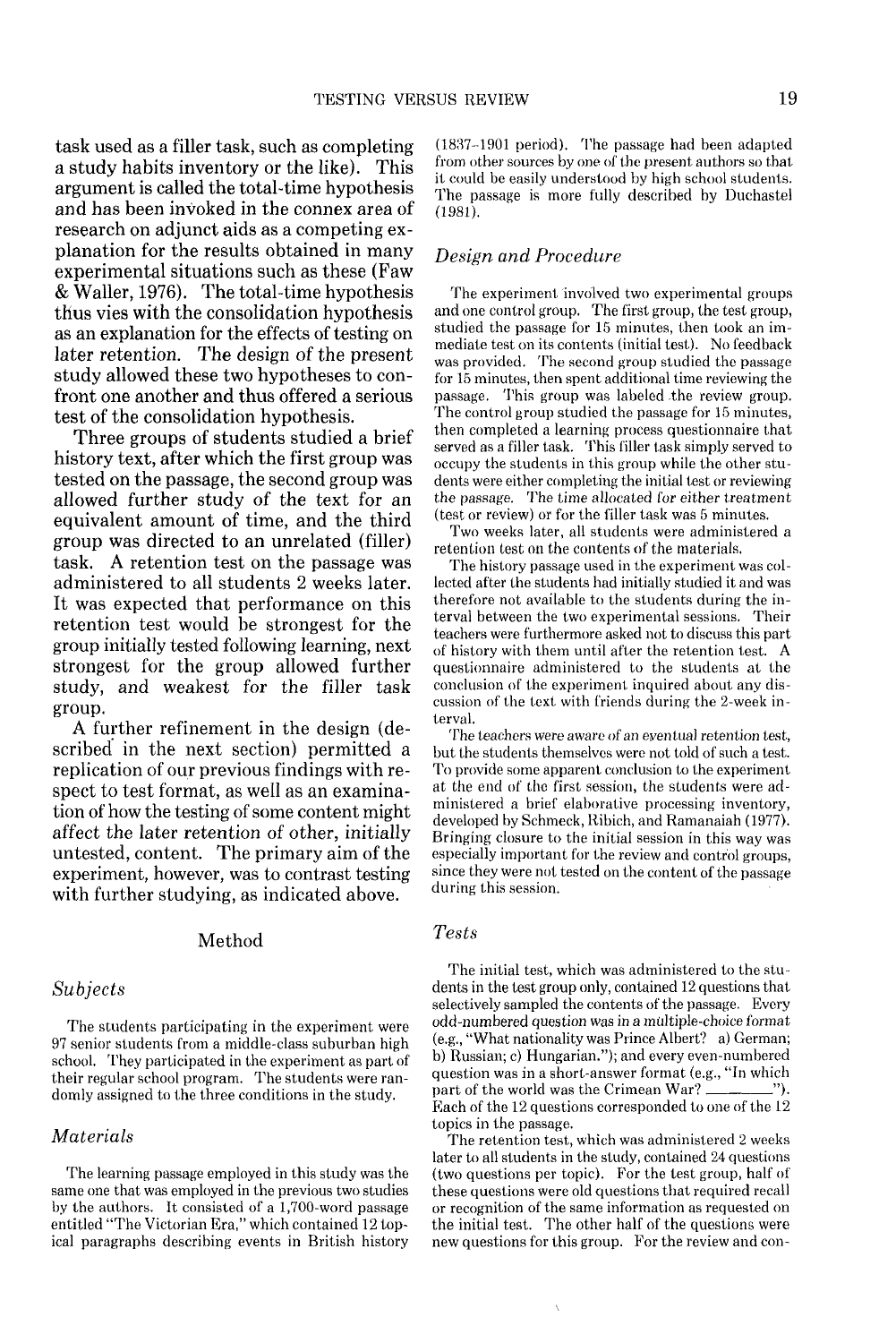trol groups, all questions on the retention test were in fact new questions, since neither of these groups were tested in the initial session.

The questions the test group had seen on the initial test (old questions) were transformed into the alternate question format on the retention test. Thus, multiple-choice questions on the initial test became shortanswer questions on the retention test, and vice versa. To the illustrative questions presented above corresponded the following questions: "What nationality which part of the world was the Crimean War? a) the Near East; b) North-Africa; c) India." Reversal of item format in this way enabled us to replicate some of the conditions found in our previous study (Nungester & Duchastel, Note 1).

As can be seen from the illustrative questions above, all questions were at the information level of knowledge.

#### Results

The retention test scores are presented in Table 1. With respect to the total test scores, the pattern of results indicated that the test group performed best of all, followed by the review group and then the control group. An analysis of variance performed on these scores revealed a significant difference,  $F(2, 94) = 4.0, p < .05$ , but further planned contrasts between each pair of groups revealed that only the difference between the test group and the control group was statistically significant, *p <* .05. The sample difference between the test group and the review group was not significant. These results have implications for the total-time hypothesis and are discussed in the next section.

In the first part of Table 1, the total test scores are partitioned according to whether

Table 1

*Means and Standard Deviations of Scores on the Retention Test (Subsets of Items and Total Test)*

|                    |      | Subset A | Subset B |     | Total |     |
|--------------------|------|----------|----------|-----|-------|-----|
| Group              | м    | SD.      | M        | -SD | м     | SĐ  |
| $Testa$ $(n = 31)$ | 7.7  | 2.3      | 4.7      | 2.7 | 12.4  | 4.5 |
| Review $(n = 34)$  | -5.7 | 1.8      | 5.3      | 2.0 | 11.0  | 3.1 |
| Control $(n = 32)$ | 5.0  | 2.1      | 4.6      | 2.5 | 9.7   | 3.9 |

*Note.* The test contained 24 items.

<sup>a</sup> For this group only, Subset A represents items repeated from the initial test; Subset B represents new items.

Table 2

*Means and Standard Deviations of the Retention Test Scores Partitioned According to Question Format (Total Test and Old Items Only)*

| Group                                               | Total test        |                   |                   |                   | Old items only        |                  |                   |                       |  |
|-----------------------------------------------------|-------------------|-------------------|-------------------|-------------------|-----------------------|------------------|-------------------|-----------------------|--|
|                                                     | MC                |                   | SA                |                   | МC                    |                  | SA                |                       |  |
|                                                     |                   | M SD M SD         |                   |                   |                       | M SD             | M                 | SD                    |  |
| $\operatorname{\mathbf{Test}}$<br>Review<br>Control | 7.1<br>6.7<br>6.0 | 2.3<br>1.6<br>2.2 | 5.3<br>4.3<br>3.7 | 2.6<br>2.0<br>2.5 | 4.3<br>3.4<br>$3.2\,$ | 1.3<br>.9<br>1.3 | 3.5<br>2.4<br>1.8 | $1.3\,$<br>1.2<br>1.3 |  |

*Note.*  $MC = \text{multiple-choice questions; SA = short$ answer questions.

the questions represent new or old items in terms of the prior experience of the test group. For the other two groups, all questions were new ones and the partition only serves to provide baselines with which to compare the two subsets of items identified in the case of the test group.

Analyses of variance were performed on both subsets of items and revealed that a significant difference existed in the case of old items but not in the case of new items,  $F(2, 94) = 14.6, p < .001,$  and  $F(2, 94) < 1$ , respectively. Planned contrasts within the subset of old items revealed that the test group differed significantly from both the review and control groups *(p <* .001, in each case). Thus, the benefits of testing were limited to old items and did not extend to new ones.

Another way of partitioning the total test scores is in terms of the format of the questions: multiple-choice or short-answer. The partitioned scores are presented in Table 2. Analyses of variance on each set of questions for the total test revealed that a significant difference existed only in the case of the short-answer questions,  $F(2, 94) = 3.9$ , *p <* .05. However, when only old items were considered (these being the only items that revealed a testing effect in the previous analysis), the partition revealed that a significant difference existed in both the case of short-answer questions and of multiplechoice questions,  $F_S(2, 94) = 13.7$  and 7.3,  $p < .001$  and  $p < .05$ , respectively. Thus, testing effects were not limited by item format.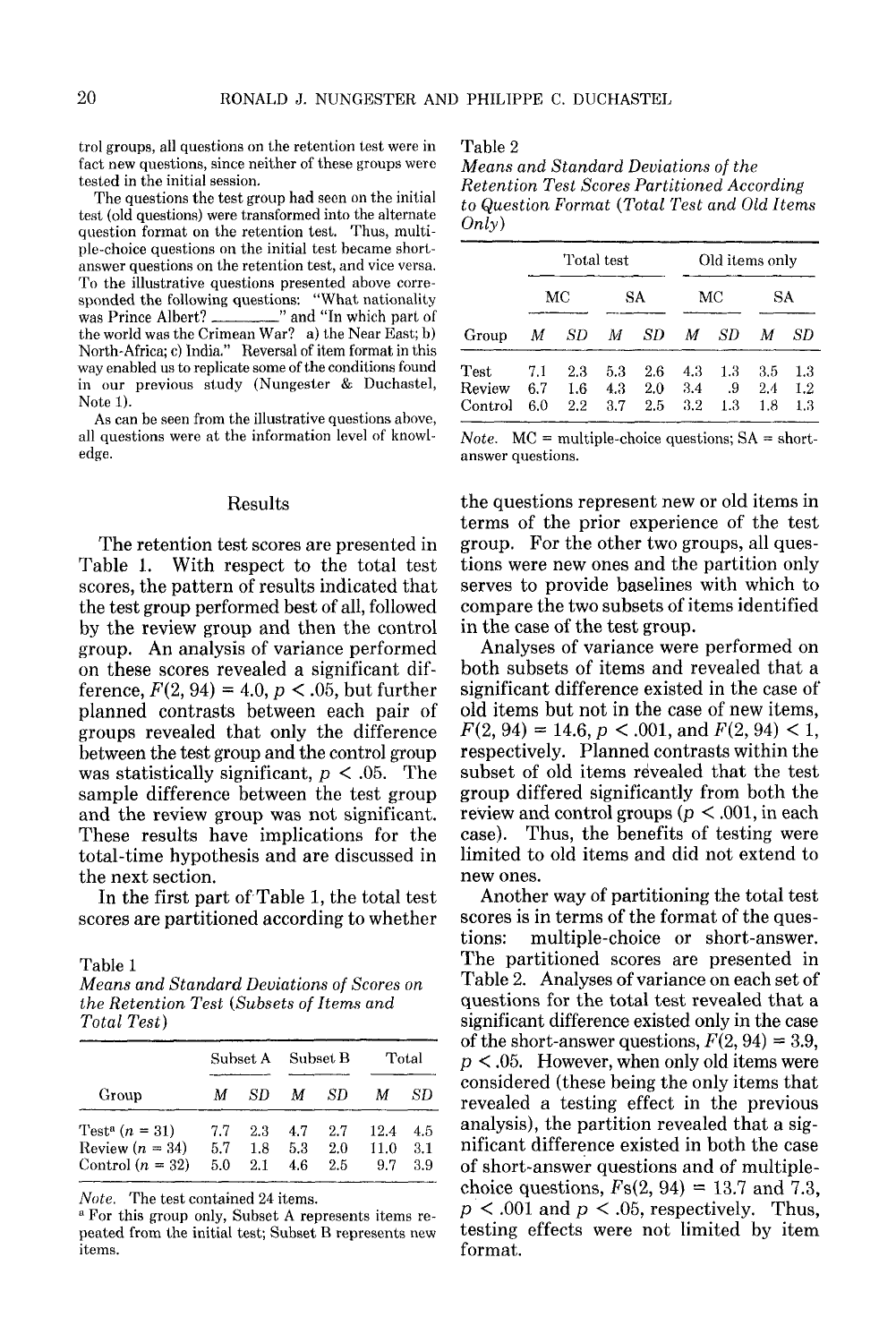Finally, the brief questionnaire administered to the students at the end of the study indicated that a number of students thought about the text contents or discussed them among themselves in the intersession interval. The proportion of students who did so ranged from 60% (test and control groups) to 70% (review group). To examine how this intersession activity might have influenced the retention results, the data were re-analyzed with the students partitioned into those who did discuss the text contents and those who did not. The results of these analyses did not differ from those reported above. Furthermore, the correlation between the initial test and the retention test calculated in the case of the test group was .78. Thus, although intersession activity may have slightly increased overall retention performance, it did not do so differentially between the groups.

## Discussion

The principal aim of this study was to examine a practical issue concerning the testing effect: Should students spend some portion of learning time on testing or simply devote that time to study or continued review? The results of the study indicate that testing is indeed more profitable for retention.

Although review itself is profitable, as indicated by a sample increase of 10% in retention over control group performance (total test scores), testing is even more profitable (resulting in a sample increase of 25% over control group performance). Testing thus appears to have the advantage.

This decision-oriented conclusion may seem to be at odds with the fact that the contrast between testing and review on total test performance was not statistically significant. This, however, was true only for total test performance. When subsets of the test questions were examined in terms of the old versus new items for the test group, the results were different: The groups do not differ on new items, but the test group is superior to both other groups on old items. It is this particular result that leads us to conclude that testing has a definite advantage over review, as explained below.

The design of the study called for initial testing with only half of the items that constituted the retention test. It is on these items that students in the test group showed an advantage over review students on the retention test. Had the initial test comprised all of the items on the retention test, it is most likely that this advantage would have been evident in total test performance. We therefore feel that it is warranted at this time, given the difference between groups on old items, to conclude that testing is indeed more advantageous for retention than is review.

This same interpretation also extends to the more theoretical issue concerning the total-time hypothesis. The previous research on testing had shown that testing can enhance retention, but no account had been taken of the additional time required for testing. The present experiment demonstrated that testing remains beneficial even when such testing replaces actual study (review) time. The total-time hypothesis therefore does not limit the validity of the testing effect, nor does it limit the applicability of the testing principle to actual practices in school settings.

It remains possible of course that more difficult or complex texts requiring greater comprehension skills would profit more from additional study than did the factually oriented text used in this study. Until the generalizability of the present results are further examined, conclusions should be restricted to the testing of factual materials.

Whereas the focus of this experiment was the practical issue discussed above, the design was additionally motivated by a desire to partially replicate our previous findings with respect to the retention of content initially untested (Duchastel, 1981) and with respect to test format (Nungester & Duchastel, Note 1).

Our design decision to employ a retention test that comprised both items seen before by the test group (old items) and items not previously seen (new items) was aimed at determining whether testing has a specific or a general effect in terms of consolidation. That is, are only contents covered by the initial test in fact consolidated, or do other contents in the passage also share in this